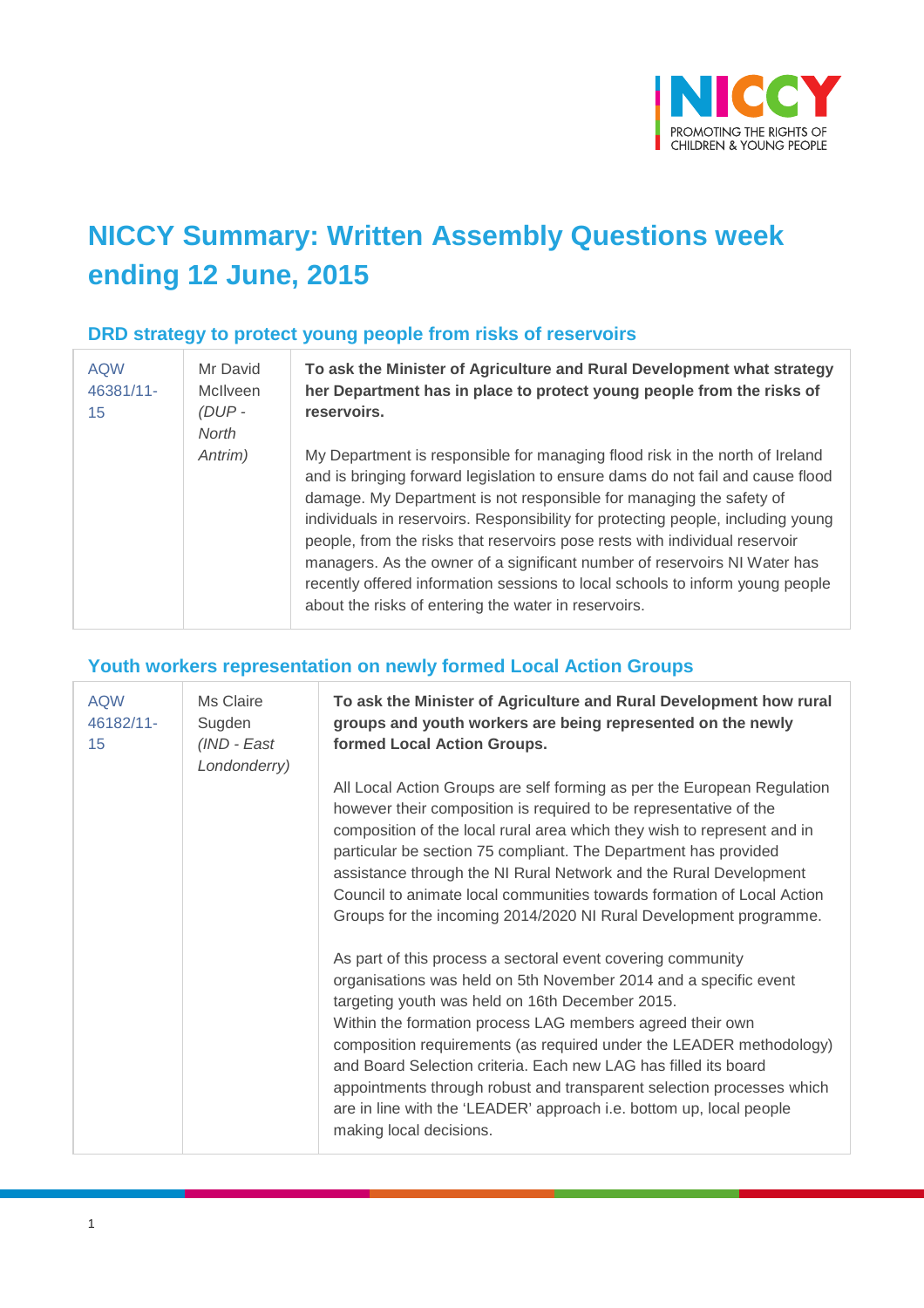

## **Merger of Fane Street PS and potential for racist attacks**

| <b>AQW</b><br>46768/11-<br>15 | Mr David<br><b>McIlveen</b><br>$(DUP -$<br>North<br>Antrim) | To ask the Minister of Education for his assessment of the proposed<br>merger of Fane Street Primary School; and whether his Department has<br>given any consideration to the possibily of an increase in the number of<br>racist attacks following a merger. [Priority Written]                                                                                                                                                 |
|-------------------------------|-------------------------------------------------------------|----------------------------------------------------------------------------------------------------------------------------------------------------------------------------------------------------------------------------------------------------------------------------------------------------------------------------------------------------------------------------------------------------------------------------------|
|                               |                                                             | It is a matter for the Education Authority, as managing authority for controlled<br>schools, including Fane Street Primary School, to bring forward and publish<br>a statutory development proposal (DP) if it wishes to make a change to the<br>current pattern of education in the controlled sector. Should such a proposal<br>be published, my Department will assess it and I will decide whether it should<br>be approved. |
|                               |                                                             | To date, the Education Authority has not published a DP in respect of Fane<br>Street PS, or any other primary school in inner south Belfast.<br>Until it does, I am not in a position to assess or comment specifically on any<br>potential development proposal or individual school likely to be involved.                                                                                                                     |

# **Support for young people during exams**

| <b>AQW</b><br>46741/11-<br>15 | Mr David<br><b>McIlveen</b><br>(DUP- | To ask the Minister of Education what steps his Department is taking<br>to ensure young people have adequate support during exams.                                                                                                                                                                                                                                                                                                                                                                                                           |
|-------------------------------|--------------------------------------|----------------------------------------------------------------------------------------------------------------------------------------------------------------------------------------------------------------------------------------------------------------------------------------------------------------------------------------------------------------------------------------------------------------------------------------------------------------------------------------------------------------------------------------------|
|                               | North<br>Antrim)                     | The issue of support during exam time is primarily a matter for the individual<br>schools however my Department does provide some resources.<br>The iMatter 'message of the month' issued in May to all post primary<br>schools, covered Exam Stress and provided some useful tips on dealing<br>with it.                                                                                                                                                                                                                                    |
|                               |                                      | The Independent Counselling Service for Schools is available in post<br>primary schools for individual pupils who are experiencing stress or anxiety.<br>Some schools have also used the new 'Drop In' Sessions over lunchtime to<br>provide group sessions on coping with exam stress.<br>The iMatter diary inserts, available on the www.deni.gov.uk site, cover a<br>range of 20 topics including Coping with Stress, Worry and Anxiety and<br>Coping with Schools. These include details of support websites and<br>telephone helplines. |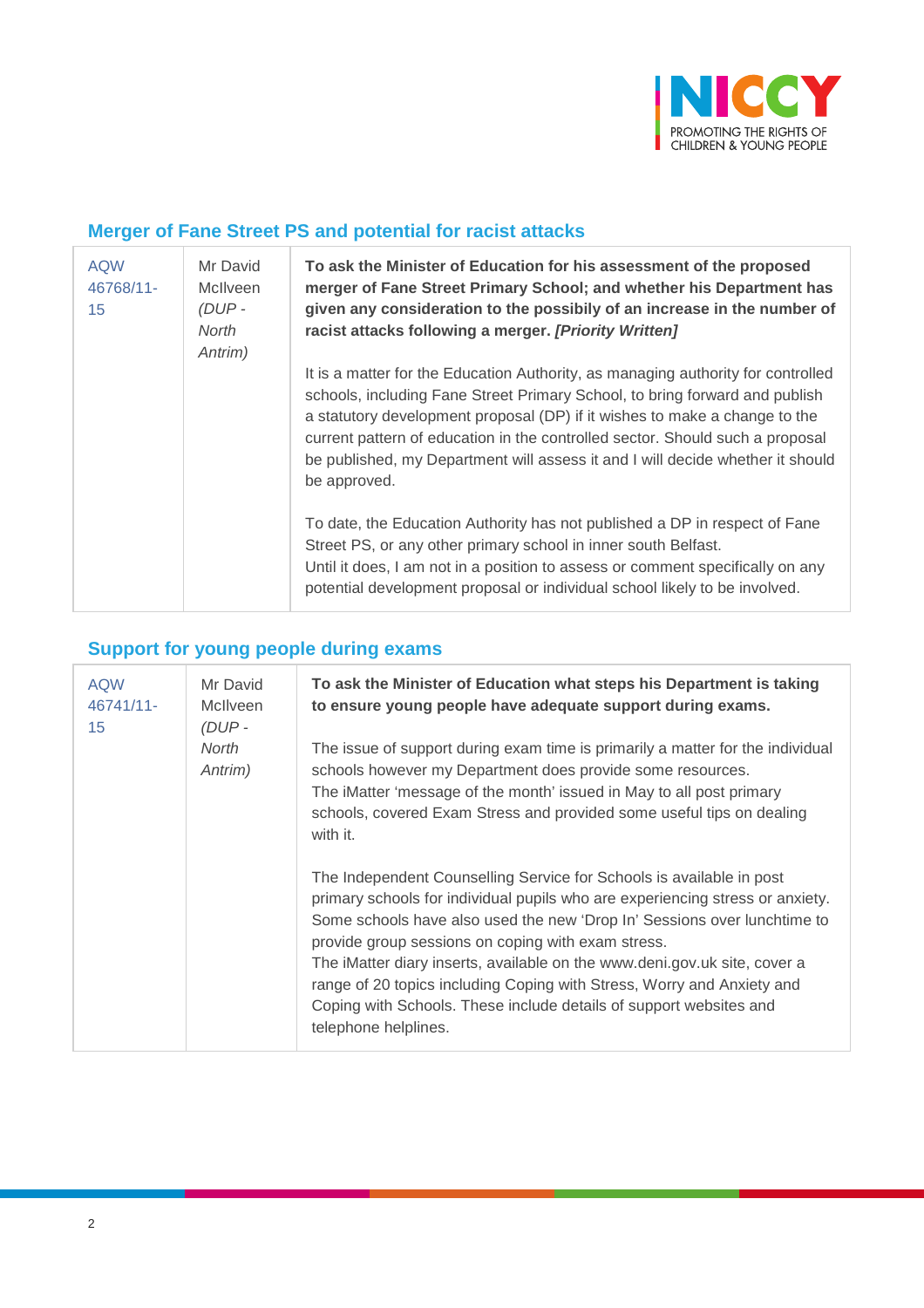

### **Records for equipment for children with special educational needs**

| <b>AQW</b><br>46648/11-<br>15 | Mr<br><b>Steven</b><br>Agnew<br>$(GPNI -$ | To ask the Minister of Education whether a record of equipment for<br>children with special educational needs is kept to ensure resources are<br>allocated efficiently and equipment is not purchased unnecessarily.                                                                                  |
|-------------------------------|-------------------------------------------|-------------------------------------------------------------------------------------------------------------------------------------------------------------------------------------------------------------------------------------------------------------------------------------------------------|
|                               | <b>North</b><br>Down)                     | The Education Authority has advised that all regions maintain a record of<br>specialist equipment for children with special educational needs and that<br>every effort is made to ensure that spare equipment is re-allocated where<br>appropriate and that equipment is not purchased unnecessarily. |

### **Efficient use of equipment purchase for children with special education needs**

| <b>AQW</b><br>46646/11-<br>15 | Mr<br>Steven<br>Agnew<br>$(GPNI -$<br>North | To ask the Minister of Education what actions are being taken to ensure<br>equipment purchased for children with special education needs is being<br>used efficiently, including being properly stored, maintained and shared<br>between schools.                                                                                                    |
|-------------------------------|---------------------------------------------|------------------------------------------------------------------------------------------------------------------------------------------------------------------------------------------------------------------------------------------------------------------------------------------------------------------------------------------------------|
|                               | Down)                                       | The Education Authority has advised that requests for equipment for children<br>with special education needs are ordinarily considered following input from<br>specialist health care professionals in the Health and Social Care Trusts who<br>advise on the purchase of the most appropriate equipment to meet the<br>assessed needs of the pupil. |
|                               |                                             | Inventories of equipment are maintained and updated on a regular basis.<br>Databases are checked to ensure that spare equipment is made available for<br>reallocation or re-use where appropriate and that equipment is not purchased<br>unnecessarily.                                                                                              |
|                               |                                             | Equipment is catalogued and stored in designated storage facilities or within a<br>school setting. Schools are advised to ensure that equipment is checked<br>regularly for obvious defects and are responsible for the safe storage and<br>maintenance of equipment in a school setting.                                                            |

### **Minister's assessment of the high levels of statementing**

| <b>AQW</b><br>46620/11-<br>15 | Mr Peter<br>Weir<br>$(DUP -$ | To ask the Minister of Education for his assessment of why the level of<br>statementing is so high.                                                                                                                                                                                                                                                                                                              |
|-------------------------------|------------------------------|------------------------------------------------------------------------------------------------------------------------------------------------------------------------------------------------------------------------------------------------------------------------------------------------------------------------------------------------------------------------------------------------------------------|
|                               | <b>North</b><br>Down)        | It is evident that the level of statementing has increased across the five regions<br>of the Education Authority (EA) in recent years. However under legislation, if in<br>light of a statutory assessment the EA decides that is necessary for it to<br>determine the special educational needs (SEN) provision to meet a child's<br>individual SEN, then it must make and maintain a statement of those needs. |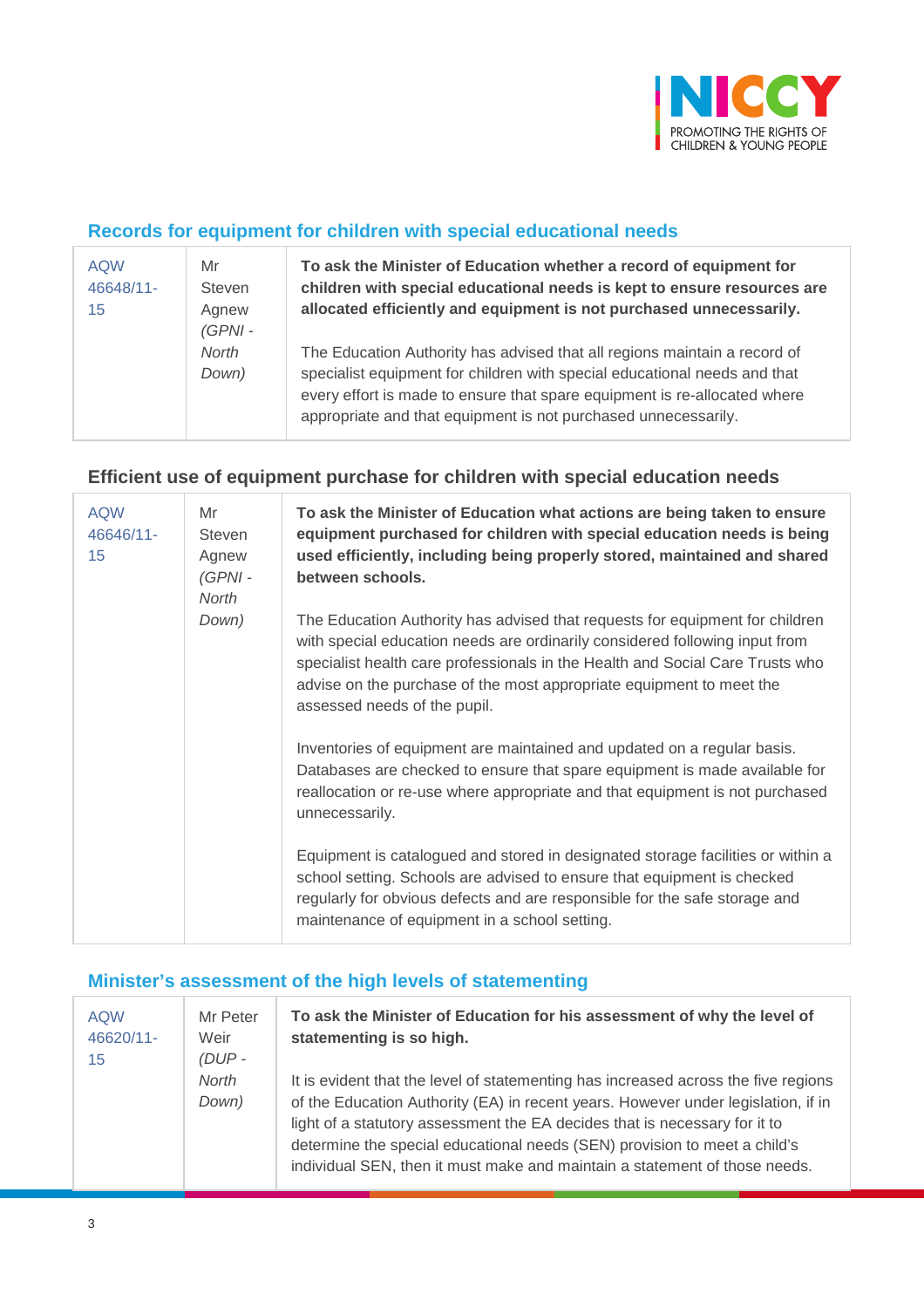

## **Guidance on duties and responsibilities under Article 45 of Education and Libraries Order**

| <b>AQW</b><br>46619/11-<br>15 | Mr Peter<br>Weir<br>$(DUP -$<br>North | To ask the Minister of Education whether he will bring forward guidance<br>on the duties and responsibilities of education staff under Article 45 of<br>the Education and Libraries (Northern Ireland) Order 1986.                                                                                                                                                                                                                                                                                                   |
|-------------------------------|---------------------------------------|----------------------------------------------------------------------------------------------------------------------------------------------------------------------------------------------------------------------------------------------------------------------------------------------------------------------------------------------------------------------------------------------------------------------------------------------------------------------------------------------------------------------|
|                               | Down)                                 | Article 45 of the Education and Libraries (NI) Order 1986, sets out the duty of<br>parents to secure full-time education for their children who are of compulsory<br>school age. Where it appears that a parent is failing in their duty, the Education<br>Authority (EA) has an obligation to ensure the child receives an efficient full-<br>time education suitable to his age, ability and aptitude and to any special<br>educational needs he may have, either by regular attendance at school or<br>otherwise. |
|                               |                                       | The EA is currently developing guidance on issues around school starting age<br>and Elective Home Education. Both of these will include details of the statutory<br>duties and responsibilities of both the EA and parents under Article 45 of the<br>1986 Order.                                                                                                                                                                                                                                                    |

## **School actions to assist in screening of pupils' eyesight**

| <b>AQW</b><br>46564/11-<br>15 | Ms Megan<br>Fearon<br>(SF - Newry<br>and<br>Armagh) | To ask the Minister of Education to detail what action schools can<br>take to assist in the screening of pupils' eyesight.                                                                                                                                                     |
|-------------------------------|-----------------------------------------------------|--------------------------------------------------------------------------------------------------------------------------------------------------------------------------------------------------------------------------------------------------------------------------------|
|                               |                                                     | The Education Authority has advised that screening of pupils' eyesight is<br>the responsibility of health professionals in the Health and Social Care<br>Trusts who operate a screening programme in schools in Year 1. The<br>schools support and co-operate in this process. |
|                               |                                                     | Should school based support or teaching staff suspect an issue with<br>eyesight, parents are contacted in the first instance and advised to make<br>an appointment to have their child's vision assessed by an optician.                                                       |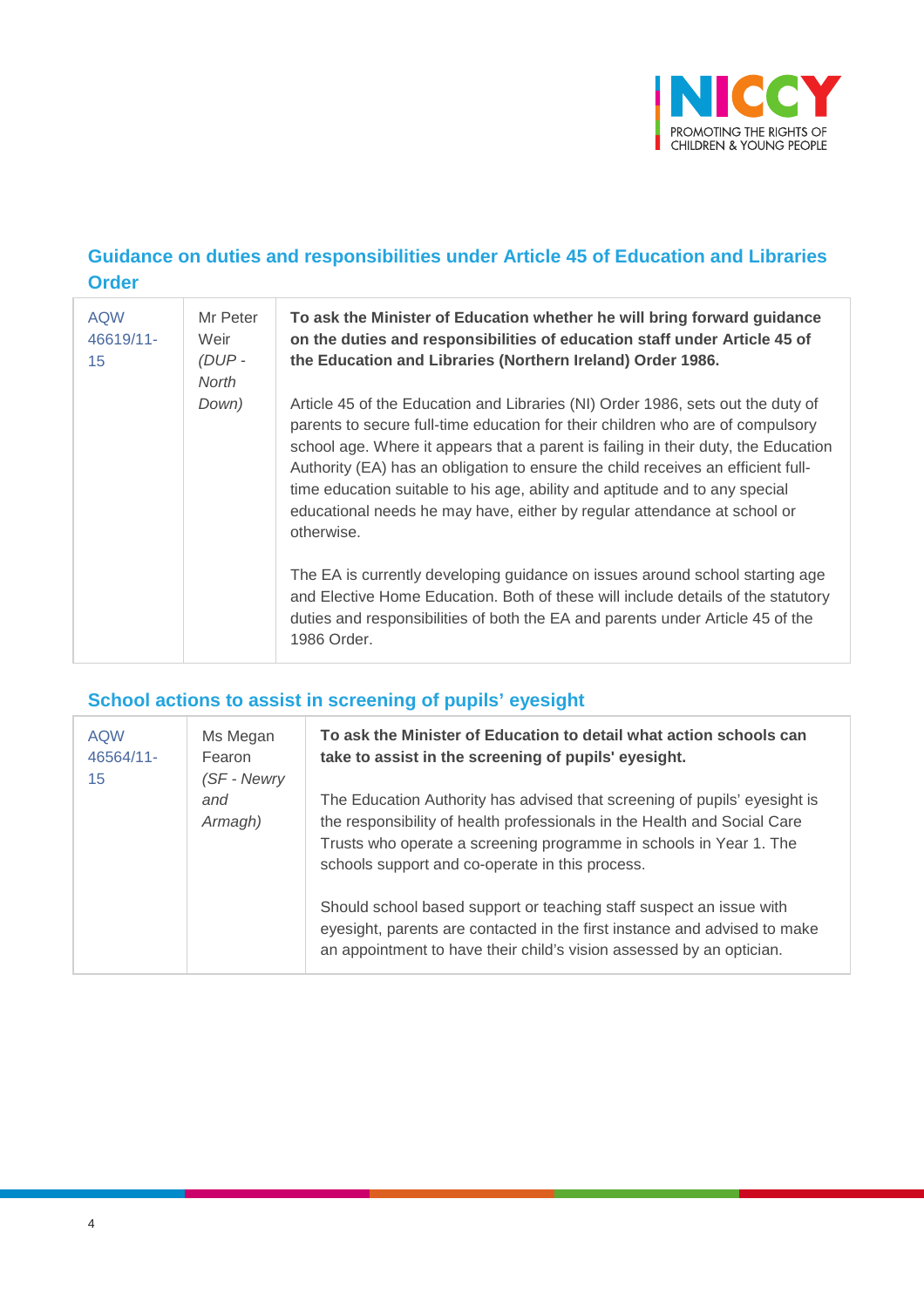

# **Measures in place for detecting dyslexia in pupils**

| <b>AQW</b><br>46563/11-<br>15 | Ms Megan<br>Fearon<br>(SF - Newry | To ask the Minister of Education what measures are in place for<br>detecting dyslexia in pupils.                                                                                                                                                                                                                                                                                                                                                                                                              |
|-------------------------------|-----------------------------------|---------------------------------------------------------------------------------------------------------------------------------------------------------------------------------------------------------------------------------------------------------------------------------------------------------------------------------------------------------------------------------------------------------------------------------------------------------------------------------------------------------------|
|                               | and<br>Armagh)                    | The Education Authority has advised that all schools in the north of Ireland<br>follow the Code of Practice on the Identification and Assessment of Special<br>Educational Needs in order to identify and assess pupils with special<br>educational needs (SEN), including dyslexia.                                                                                                                                                                                                                          |
|                               |                                   | A range of capacity building projects are provided specifically to assist<br>teachers to identify dyslexia including:                                                                                                                                                                                                                                                                                                                                                                                         |
|                               |                                   | <b>Report of the Task Group on Dyslexia</b><br>DE provided all schools with copies of the following materials to develop<br>their understanding of dyslexia and provide them with guidelines on<br>identifying and meeting the needs of pupils in their school in relation to<br>dyslexia.<br>Understanding Dyslexia: A guide for schools - CD-ROM;<br>Understanding Dyslexia: Challenges and Opportunities Video;<br>Dyslexia Friendly Learning Environment: booklet outlining indicators and<br>strategies; |
|                               |                                   | Dyslexia awareness training was also developed on a regional basis and<br>made available to schools on request.                                                                                                                                                                                                                                                                                                                                                                                               |
|                               |                                   | <b>Good Practice Guidelines Booklet</b><br>Provides guidelines on relevant and purposeful measures and adjustments<br>to the classroom environment for pupils experiencing literacy difficulties,<br>including dyslexia.                                                                                                                                                                                                                                                                                      |
|                               |                                   | <b>SEN Resource File</b><br>Provides teaching staff with details of support for SEN, including a section<br>on reading, writing and spelling.                                                                                                                                                                                                                                                                                                                                                                 |
|                               |                                   | <b>Certificate of Competence in Educational Testing [CCET] Training</b><br>Was made available to enable schools to carry out a range of assessments<br>on pupils with SEN, including the detection of dyslexia type difficulties.                                                                                                                                                                                                                                                                             |
|                               |                                   | <b>SEN Literacy Project:</b><br>A three year project delivered jointly by Stranmillis and St Mary's College,<br>funded by the DE, provided schools with online and centre based training<br>on the identification, assessment and the teaching of pupils with literacy<br>difficulties in primary schools across the north of Ireland.                                                                                                                                                                        |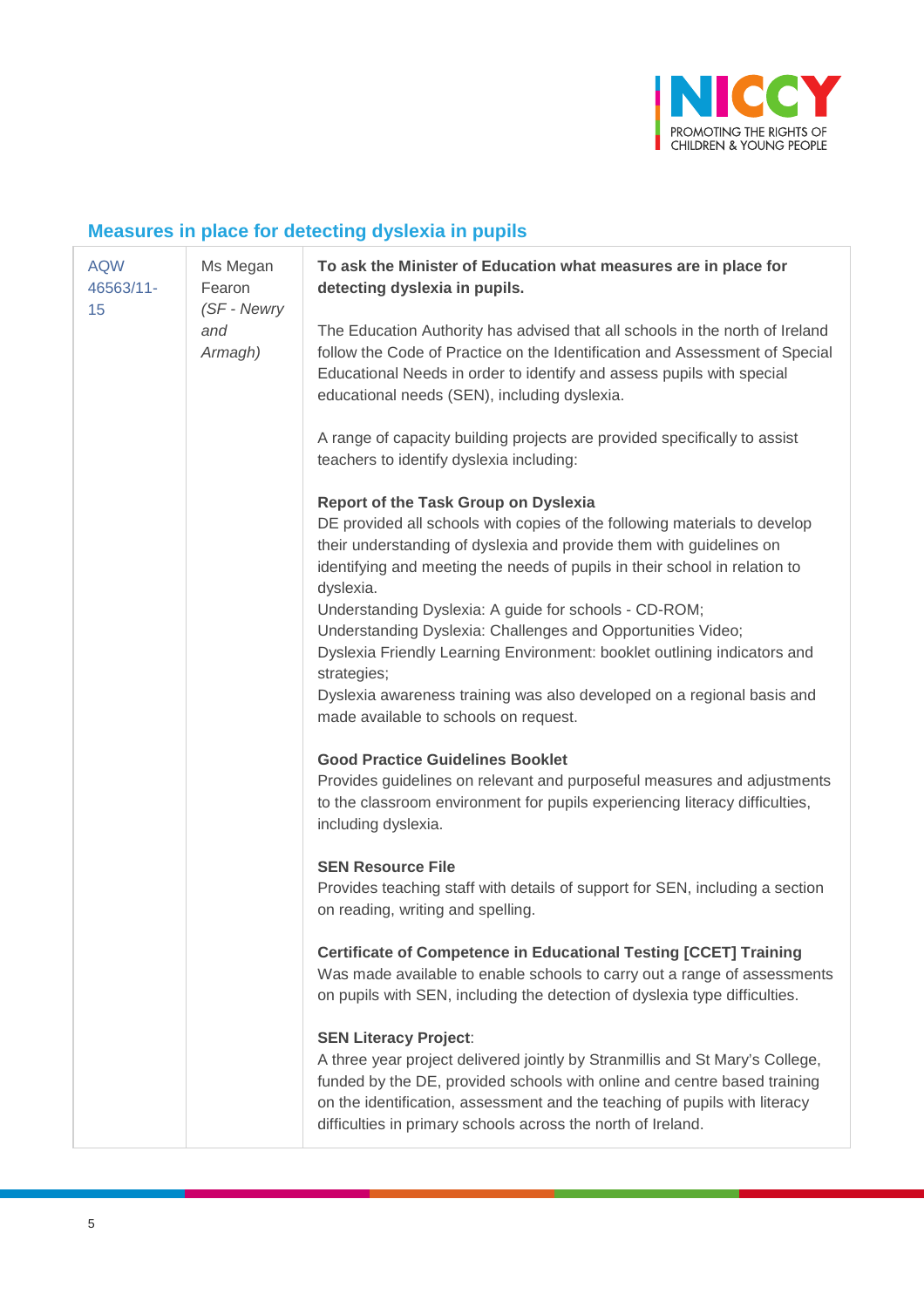

## **Education Authority publication of annual area profiles**

| <b>AQW</b><br>46509/11-15 | Mr Steven<br>Agnew<br>(GPNI -<br>North<br>Down) | To ask the Minister of Education whether (i) the Education Authority<br>will act as a single body and publish annual area profiles altogether or<br>(ii) each sub-region will be in charge of publishing their own area<br>profile.                                                                                                           |
|---------------------------|-------------------------------------------------|-----------------------------------------------------------------------------------------------------------------------------------------------------------------------------------------------------------------------------------------------------------------------------------------------------------------------------------------------|
|                           |                                                 | My purpose in introducing the publication of Annual Area Profiles was to<br>give the public a clear picture of the shape of education provision in their<br>area and to encourage informed local involvement in the area planning<br>process.                                                                                                 |
|                           |                                                 | This remains the case regardless of the structures in place to administer<br>education and therefore Annual Area Profiles will continue to be published<br>for all schools now that the Education Authority has been established.<br>The 2015 Annual Area Profiles will be published in the near future by the<br><b>Education Authority.</b> |
|                           |                                                 | Area Plans will be reviewed, consulted upon and published on a three year<br>cycle from 2016.                                                                                                                                                                                                                                                 |

# **Ashgrove PS support following recent inspection**

| <b>AQW</b><br>46433/11-<br>15 | Mr<br>Stewart<br><b>Dickson</b><br>$(APNI -$<br>East<br>Antrim) | To ask the Minister of Education, given the commitment to provide<br>financial assistance to schools in formal intervention, as outlined in<br>Every School is a Good School, why this has not been provided to<br>Ashgrove Primary School to help them deal with the issues highlighted<br>following their recent inspection.                                                                                                                                                                                                                                                             |
|-------------------------------|-----------------------------------------------------------------|--------------------------------------------------------------------------------------------------------------------------------------------------------------------------------------------------------------------------------------------------------------------------------------------------------------------------------------------------------------------------------------------------------------------------------------------------------------------------------------------------------------------------------------------------------------------------------------------|
|                               |                                                                 | When a school enters formal intervention it is the responsibility of the school's<br>Board of Governors to prepare and implement an action plan to address the<br>areas for improvement identified. In taking this work forward the school will be<br>supported by the Education Authority and, in the case of catholic maintained<br>schools, the CCMS. The action plan will identify the support and resources<br>required to address the areas for improvement. The Education Authority will<br>provide guidance and support through its Curriculum Advisory Support<br>Service (CASS). |
|                               |                                                                 | Schools in formal intervention do not automatically receive funding to assist<br>them in addressing areas for improvement identified in an inspection report.<br>However, if it is identified that particular action(s) will require additional<br>funding for resources or support beyond that provided by the school or the EA<br>CASS then the EA can submit a request for such funding to the Department.<br>Such requests are considered on a case by case basis and subject to the                                                                                                   |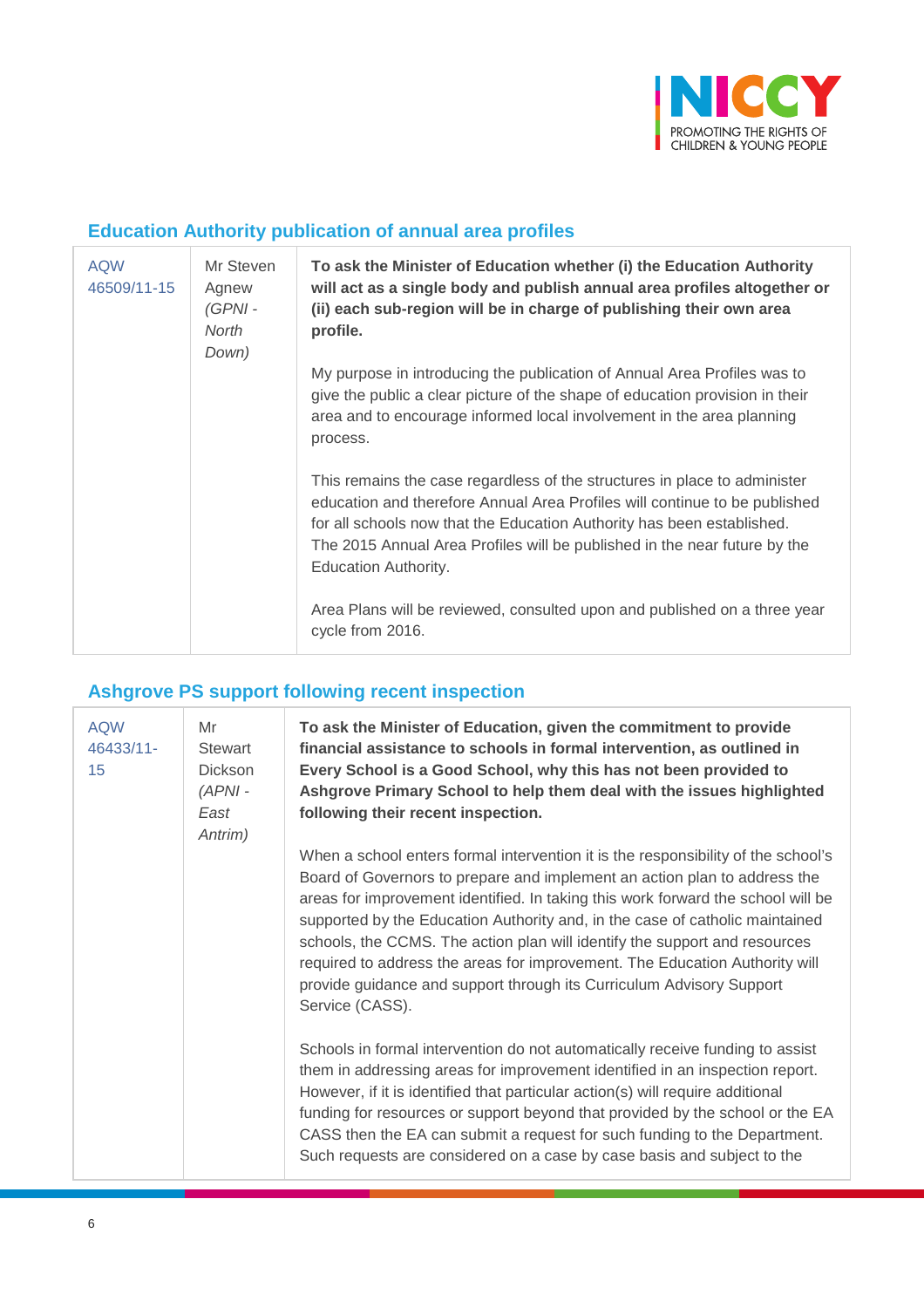

|  | approval of a business case prepared by the EA and any subsequent bid for<br>funding being successful.                                                                                                                               |
|--|--------------------------------------------------------------------------------------------------------------------------------------------------------------------------------------------------------------------------------------|
|  | The EA has advised that Ashgrove Primary School has not identified any<br>significant need for additional financial assistance. However, the EA will be<br>happy to meet with the school should they wish to discuss resource needs. |

# **Numbers of pupils supported by the Education Welfare Service**

| <b>AQW</b><br>46164/11-<br>15 | Mr Roy<br><b>Beggs</b><br>(UUP-<br>East<br>Antrim) |  | To ask the Minister of Education to detail (i) the number of pupils who<br>are currently supported by the Education Welfare Service in each<br>constituency; and (ii) the number of pupils currently on the Education<br>Welfare waiting list for support or investigation.<br>The Interim Chief Executive of the Education Authority has advised that this<br>information is not available by constituency; the information below sets out the<br>position in each region of the Education Authority:-<br>Number of pupils supported by the Education Welfare<br><b>Service</b> |             |  |  |
|-------------------------------|----------------------------------------------------|--|----------------------------------------------------------------------------------------------------------------------------------------------------------------------------------------------------------------------------------------------------------------------------------------------------------------------------------------------------------------------------------------------------------------------------------------------------------------------------------------------------------------------------------------------------------------------------------|-------------|--|--|
|                               |                                                    |  | <b>Belfast Region</b>                                                                                                                                                                                                                                                                                                                                                                                                                                                                                                                                                            | 1,119       |  |  |
|                               |                                                    |  | North Eastern Region                                                                                                                                                                                                                                                                                                                                                                                                                                                                                                                                                             | 977         |  |  |
|                               |                                                    |  | South Eastern Region                                                                                                                                                                                                                                                                                                                                                                                                                                                                                                                                                             | 628         |  |  |
|                               |                                                    |  | Southern Region                                                                                                                                                                                                                                                                                                                                                                                                                                                                                                                                                                  | 921         |  |  |
|                               |                                                    |  | Western Region                                                                                                                                                                                                                                                                                                                                                                                                                                                                                                                                                                   | 717         |  |  |
|                               |                                                    |  | <b>Total</b>                                                                                                                                                                                                                                                                                                                                                                                                                                                                                                                                                                     | 4,362       |  |  |
|                               |                                                    |  | Number of pupils on Waiting List for support or investigation                                                                                                                                                                                                                                                                                                                                                                                                                                                                                                                    |             |  |  |
|                               |                                                    |  | <b>Belfast Region</b>                                                                                                                                                                                                                                                                                                                                                                                                                                                                                                                                                            | 146         |  |  |
|                               |                                                    |  | North Eastern Region                                                                                                                                                                                                                                                                                                                                                                                                                                                                                                                                                             | 396         |  |  |
|                               |                                                    |  | South Eastern Region                                                                                                                                                                                                                                                                                                                                                                                                                                                                                                                                                             | 215         |  |  |
|                               |                                                    |  | Southern Region                                                                                                                                                                                                                                                                                                                                                                                                                                                                                                                                                                  | $\mathbf 0$ |  |  |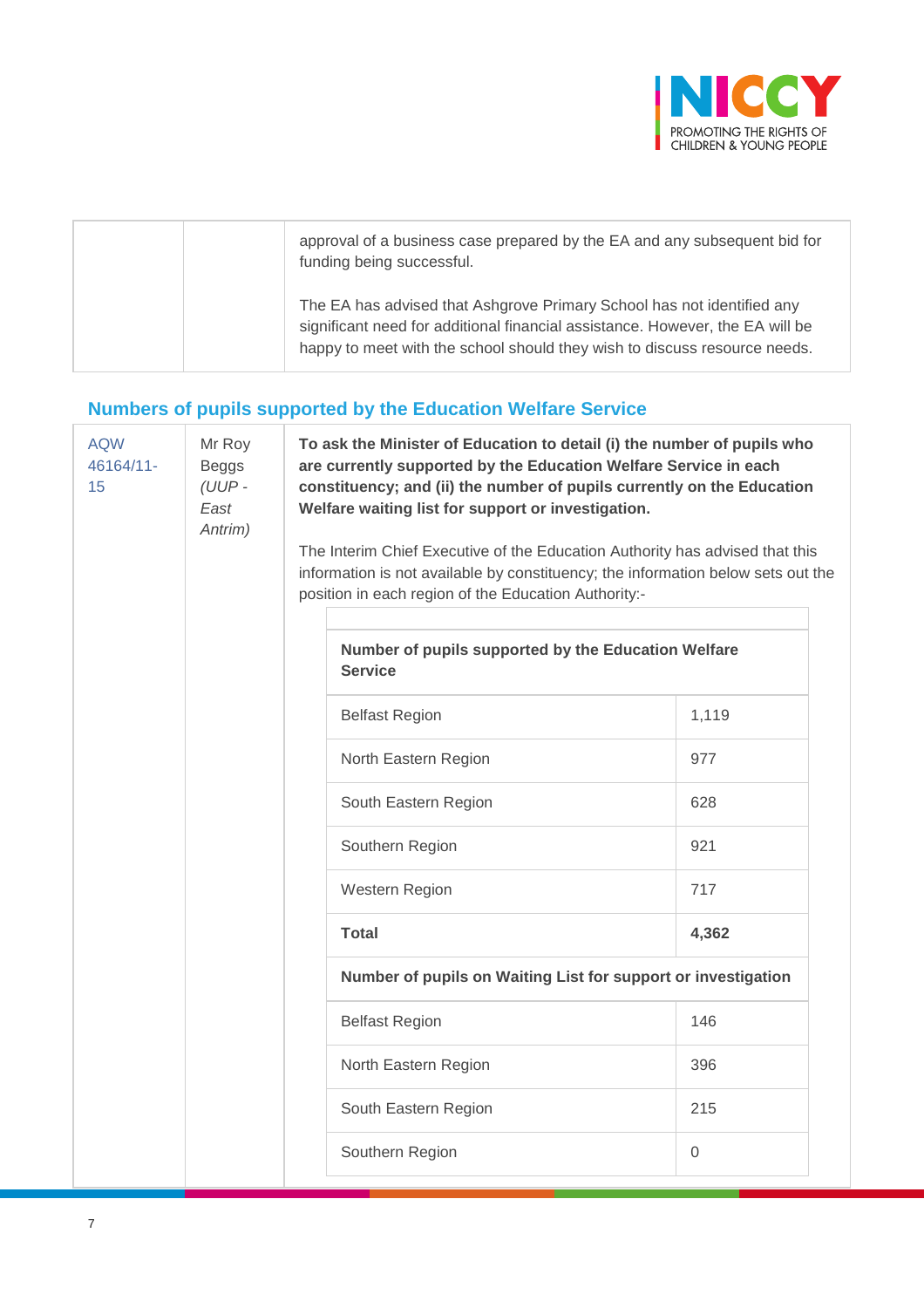

| Western Region | 89  |
|----------------|-----|
| <b>Total</b>   | 846 |

### **Criteria used when considering application for the Voluntary Exit Scheme**

| <b>AQW</b><br>46817/11-<br>15 | Mr Mike<br><b>Nesbitt</b><br>(UUP -<br>Strangford) | To ask the Minister of Finance and Personnel to detail the criteria used<br>by her Department when considering applications for the Voluntary Exit<br>Scheme.                                                                                                                                         |
|-------------------------------|----------------------------------------------------|-------------------------------------------------------------------------------------------------------------------------------------------------------------------------------------------------------------------------------------------------------------------------------------------------------|
|                               |                                                    | The eligibility and selection criteria used by the NICS Voluntary Exit Scheme<br>were published in the Scheme Information Booklet and also Frequently<br>Asked Questions, all of which are available via the DFP website on the<br>following link: http://www.dfpni.gov.uk/nics_voluntary_exit_scheme |

## **Executive's Budget following Chancellor's latest announcement**

| <b>AQW</b><br>46746/11-15 | Mr Daithí<br>McKay<br>$(SF -$<br><b>North</b> | To ask the Minister of Finance and Personnel to detail what this years<br>budget will be reduced by as a result of the Chancellors<br>announcement that there will be further cuts. [Priority Written] |
|---------------------------|-----------------------------------------------|--------------------------------------------------------------------------------------------------------------------------------------------------------------------------------------------------------|
|                           | Antrim)                                       | I can confirm that the Executive's Budget will be reduced by £33 million<br>Resource DEL and £5 million Capital DEL as a result of the Chancellor's<br>latest announcement.                            |

### **Number of young people treated for alcohol or drug addiction**

| <b>AQW</b><br>46607/11-<br>15 | Mrs<br><b>Dolores</b><br>Kelly<br>$(SDLP -$<br>Upper | To ask the Minister of Health, Social Services and Public Safety to detail<br>the number of young people aged 12-25 years who have presented at (i)<br>GP surgeries; and (ii) hospitals for treatment relating to alcohol or drug<br>addiction in each of the last two years. |
|-------------------------------|------------------------------------------------------|-------------------------------------------------------------------------------------------------------------------------------------------------------------------------------------------------------------------------------------------------------------------------------|
|                               | Bann)                                                | Information on the number of young people aged 12-25 years who have<br>presented for treatment relating to alcohol or drug addiction in each of the last<br>two years at GP surgeries is not available.                                                                       |
|                               |                                                      | Information on the number of young people aged 12-25 years admitted to<br>hospital with a diagnosis of an alcohol or a drug related condition, is given in<br>the table below;                                                                                                |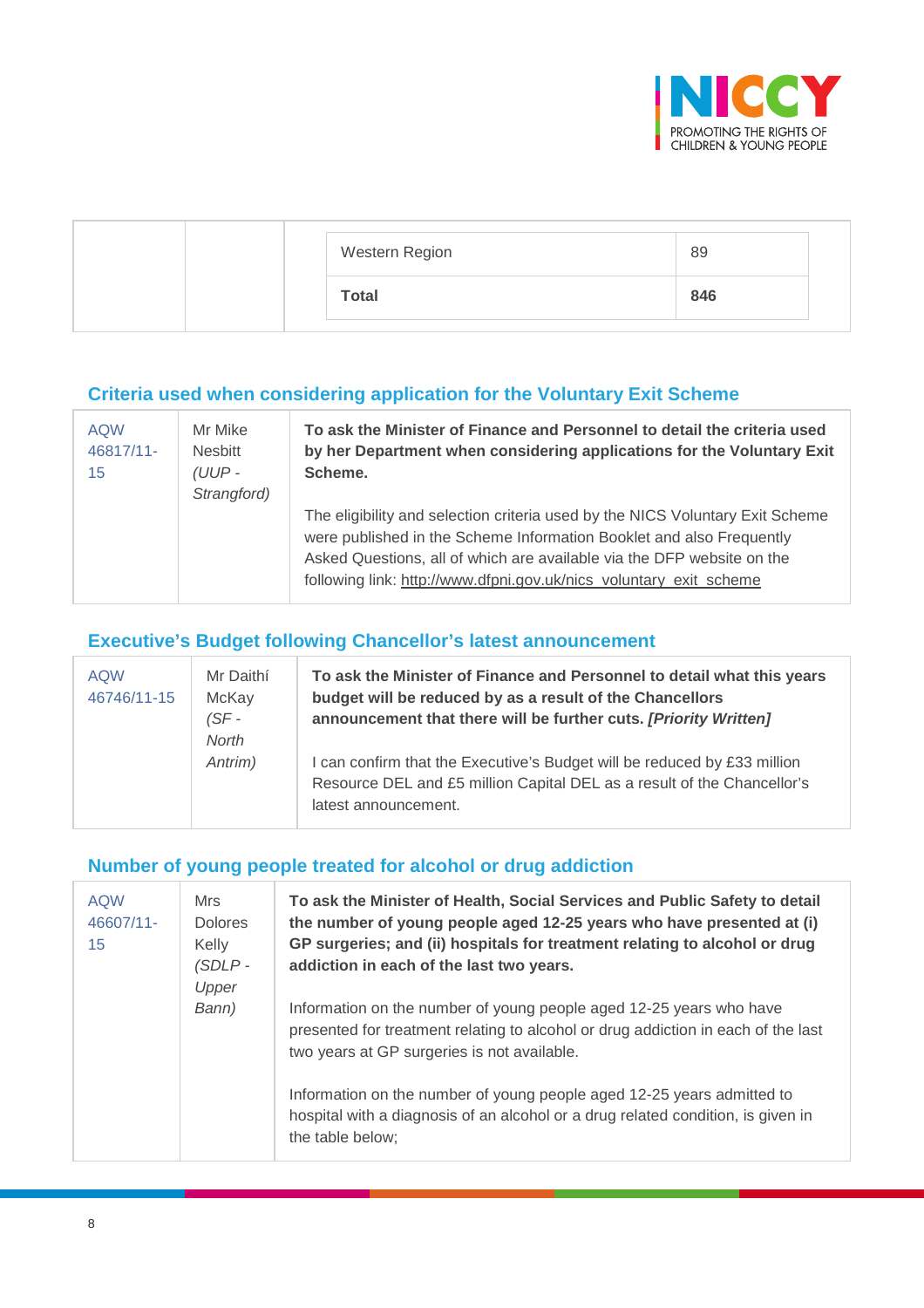

| <b>Individuals Admitted</b>                                                                                                                                                                                                                                                                                                                                                                                                                                                                                                                                             | 2012/13 | 2013/14 |
|-------------------------------------------------------------------------------------------------------------------------------------------------------------------------------------------------------------------------------------------------------------------------------------------------------------------------------------------------------------------------------------------------------------------------------------------------------------------------------------------------------------------------------------------------------------------------|---------|---------|
| Alcohol only                                                                                                                                                                                                                                                                                                                                                                                                                                                                                                                                                            | 840     | 916     |
| Drug only                                                                                                                                                                                                                                                                                                                                                                                                                                                                                                                                                               | 427     | 406     |
| Alcohol and Drug                                                                                                                                                                                                                                                                                                                                                                                                                                                                                                                                                        | 263     | 252     |
| Source: Hospital Inpatient System<br>This information on admissions due to alcohol or drugs has been sourced from<br>the Hospital Inpatient System. This records information on patients admitted to<br>acute hospitals as inpatients or day cases. It does not hold details of patients<br>treated in the Primary Care setting. It also does not hold information on patients<br>attending hospital as outpatients or who attended an Emergency Care<br>Department and were not admitted, nor does it hold details of patients admitted<br>to Mental Health Hospitals. |         |         |

# **Support for foster parents and kinship carers**

| <b>AQW</b><br>46533/11-<br>15 | Ms Claire<br>Sugden<br>(IND - East<br>Londonderry) | To ask the Minister of Health, Social Services and Public Safety to<br>detail what support, including financial, is afforded to foster parents<br>and kinship carers for children within their care.                                                                                                                                                                                                                                                                                                                                                                                                                                                                                                                                                                                                                                                                                 |
|-------------------------------|----------------------------------------------------|--------------------------------------------------------------------------------------------------------------------------------------------------------------------------------------------------------------------------------------------------------------------------------------------------------------------------------------------------------------------------------------------------------------------------------------------------------------------------------------------------------------------------------------------------------------------------------------------------------------------------------------------------------------------------------------------------------------------------------------------------------------------------------------------------------------------------------------------------------------------------------------|
|                               |                                                    | All foster carers and formal kinship foster carers receive Foster Care<br>Allowances; are allocated a supervising social worker to provide support<br>and supervision; have access to a range of specialist and therapeutic<br>supports as determined by the assessed needs of the child/young<br>person; are provided with a range of learning and development<br>opportunities as well as educational support for children in their care. In<br>an informal kinship care arrangement, parental responsibility remains<br>with the parent as does the responsibility to provide financial support.<br>Within such arrangements, there is an entitlement to support services<br>and a general duty to safeguard and promote the welfare of children in<br>those arrangements who are deemed to be "in need", within the<br>definition of The Children (Northern Ireland) Order 1995. |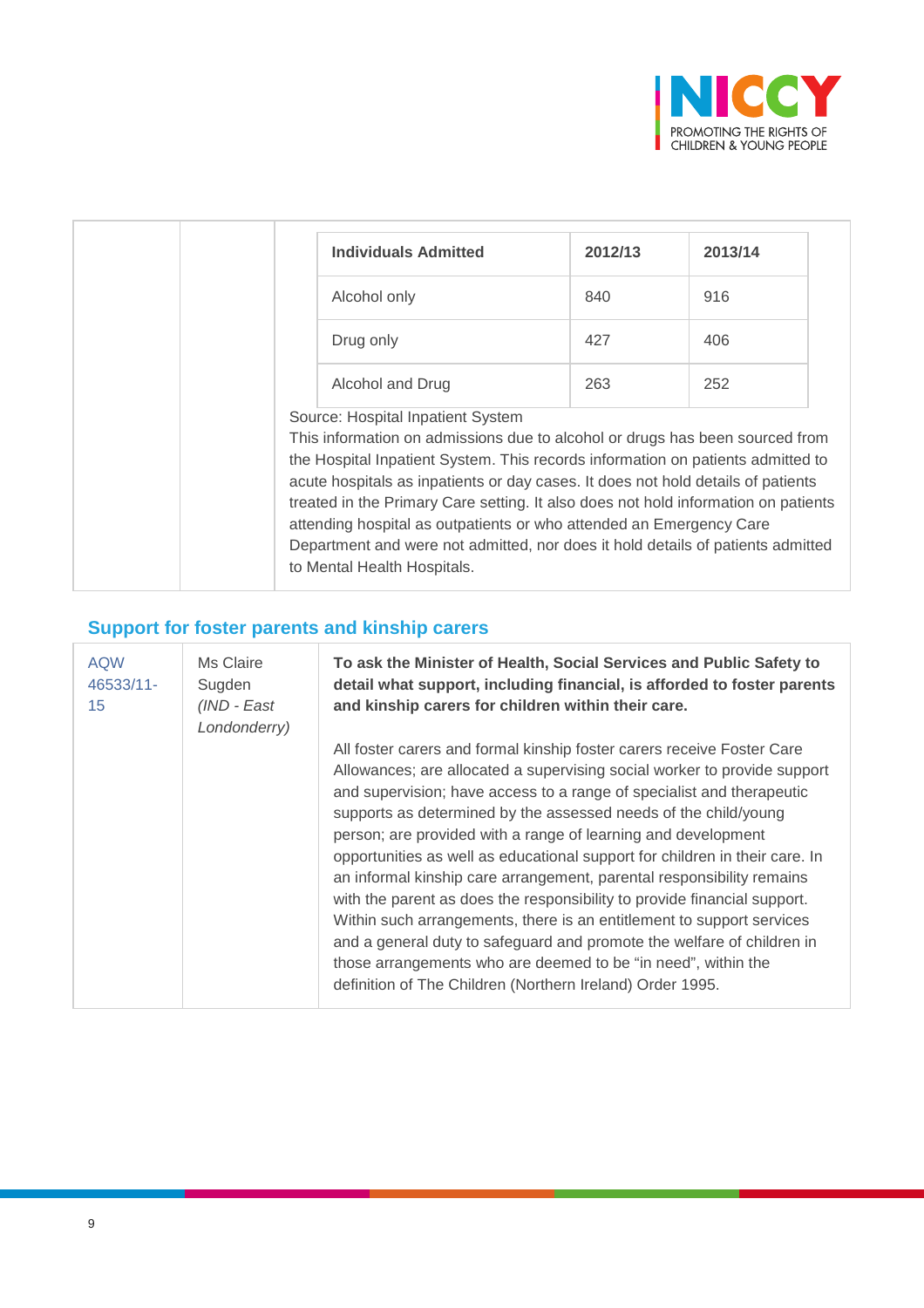

### **Executive's steps to prevent female genital mutilation**

| <b>AQW</b><br>46329/11-<br>15 | Mrs Jo-<br>Anne<br>Dobson<br>$(UUP -$ | To ask the Minister of Health, Social Services and Public Safety what<br>steps he is taking to work collaboratively with his Executive colleagues<br>to prevent and respond to female genital mutilation.                                                                                                                                                                                                                                                                                                                                                                                                                                                                                                |
|-------------------------------|---------------------------------------|----------------------------------------------------------------------------------------------------------------------------------------------------------------------------------------------------------------------------------------------------------------------------------------------------------------------------------------------------------------------------------------------------------------------------------------------------------------------------------------------------------------------------------------------------------------------------------------------------------------------------------------------------------------------------------------------------------|
|                               | Upper<br>Bann)                        | Officials from my Department participated in a cross-departmental working<br>group led by the Department of Finance and Personnel to develop Multi-<br>agency Practice Guidelines on FGM which were issued in August 2014. Prior<br>to this, in October 2012, DHSSPS and DOJ jointly launched a Safeguarding<br>Conference on Cultural Diversity which highlighted issues such as FGM.<br>Cultural competence has also been highlighted as a priority in the North South<br>Ministerial Council (NSMC) child protection work programme which was<br>agreed in July 2012. Also, my Department has engaged with other<br>Departments on the issue and with the Safeguarding Board for Northern<br>Ireland. |

## **Discussion with Home Office on new legislation on legal highs**

| <b>AQW</b><br>46551/11-<br>15 | Mr Peter<br>Weir<br>(DUP-<br>North | To ask the Minister of Justice what discussions his Department has had<br>with the Home Office on the contents of any proposed new legislation on<br>legal highs.                                                                                                                                                                                                                                                                                                                                                                                                                                                                                                         |
|-------------------------------|------------------------------------|---------------------------------------------------------------------------------------------------------------------------------------------------------------------------------------------------------------------------------------------------------------------------------------------------------------------------------------------------------------------------------------------------------------------------------------------------------------------------------------------------------------------------------------------------------------------------------------------------------------------------------------------------------------------------|
|                               | Down)                              | I had written to previous Home Office Ministers highlighting the need for<br>legislative change to tackle new psychoactive substances and I welcomed the<br>letter on 14 May from the Home Secretary that advised me of the forthcoming<br>publication of a Psychoactive Substances Bill that would apply across the UK.<br>The Psychoactive Substances Bill aims to prohibit and disrupt the production,<br>distribution, sale and supply of new psychoactive substances (NPS) in the UK.<br>My officials, alongside those in DHSSPS, have been in regular contact with<br>the Home Office discussing and commenting upon the detailed Clauses<br>included in this Bill. |
|                               |                                    | My Department will continue to work in partnership across the Executive and<br>other key stakeholders, in order to develop and maintain our efforts to remove<br>these substances from our communities.                                                                                                                                                                                                                                                                                                                                                                                                                                                                   |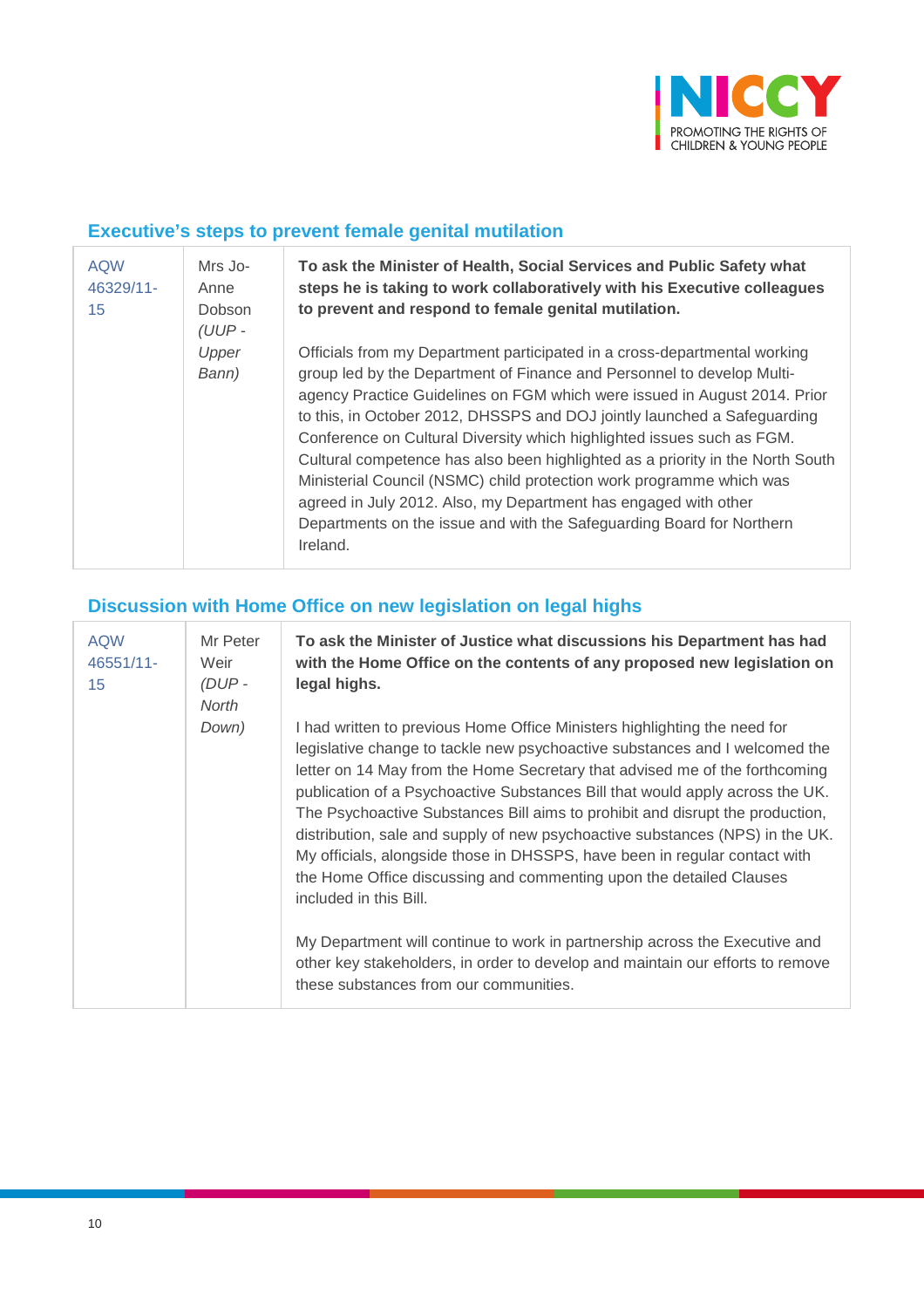

# **Strategy to tackle issue of legal highs**

| <b>AQW</b><br>Mr David<br>McIlveen<br>46320/11-<br>$(DUP -$<br>15<br>North<br>Antrim) | To ask the Minister of Justice whether his Department has a strategy in<br>place to tackle the issue of legal highs.                                                                                                                                                                                                                                                                                                                                                                                                                                                                                                                                                                                         |
|---------------------------------------------------------------------------------------|--------------------------------------------------------------------------------------------------------------------------------------------------------------------------------------------------------------------------------------------------------------------------------------------------------------------------------------------------------------------------------------------------------------------------------------------------------------------------------------------------------------------------------------------------------------------------------------------------------------------------------------------------------------------------------------------------------------|
|                                                                                       | Whilst no individual Departmental strategy is in place on the specific issue of<br>new psychoactive substances (NPS), my Department is a key contributor to<br>the Executive's New Strategic Direction (NSD) on Alcohol and Drugs (Phase<br>2) led by the Department of Health, Social Services and Public Safety.<br>This framework for reducing substance related harm clearly identifies NPS as<br>an issue of emerging concern and includes a number of key outcomes<br>around the scale of the issue and to raise awareness of the dangers of these<br>products with the aim of preventing their misuse.                                                                                                |
|                                                                                       | Action continues to be taken at both a strategic level and at a local level. At a<br>strategic level the Organised Crime Task Force Sub Group on Drugs<br>continues to provide a key mechanism for partnership working to tackle these<br>substances. My Department continues to encourage and support the actions<br>of District Councils as they utilise existing legislation, such as the General<br>Product Safety Regulations 2005, to remove these products from sale at a<br>local level. In particular, the recent successful prosecutions by Belfast City<br>Council, with the support of the Attorney General for Northern Ireland, have<br>been an example to councils across the United Kingdom. |
|                                                                                       | NSD also outlines the commitment to work with colleagues across the UK<br>jurisdictions in relation to the legal status of these products in order to<br>prevent harm. Whilst this is a reserved matter, I have corresponded with<br>Home Office Ministers and the Home Secretary to express the need for<br>legislative change to restrict the availability of these substances.                                                                                                                                                                                                                                                                                                                            |
|                                                                                       | Consequently, I welcome the inclusion in the Queen's Speech of the<br>Government's intention to bring forward measures to ban NPS.<br>Officials from the Home Office are currently working with officials across all of<br>the devolved administrations in order to ensure that the provisions of any<br>future Bill reflect their particular legislative circumstances.                                                                                                                                                                                                                                                                                                                                     |
|                                                                                       | My Department will continue to work in partnership with the Home Office, the<br>Executive and other key stakeholders, in order to respond to the challenges<br>presented by the emergence of these dangerous substances.                                                                                                                                                                                                                                                                                                                                                                                                                                                                                     |